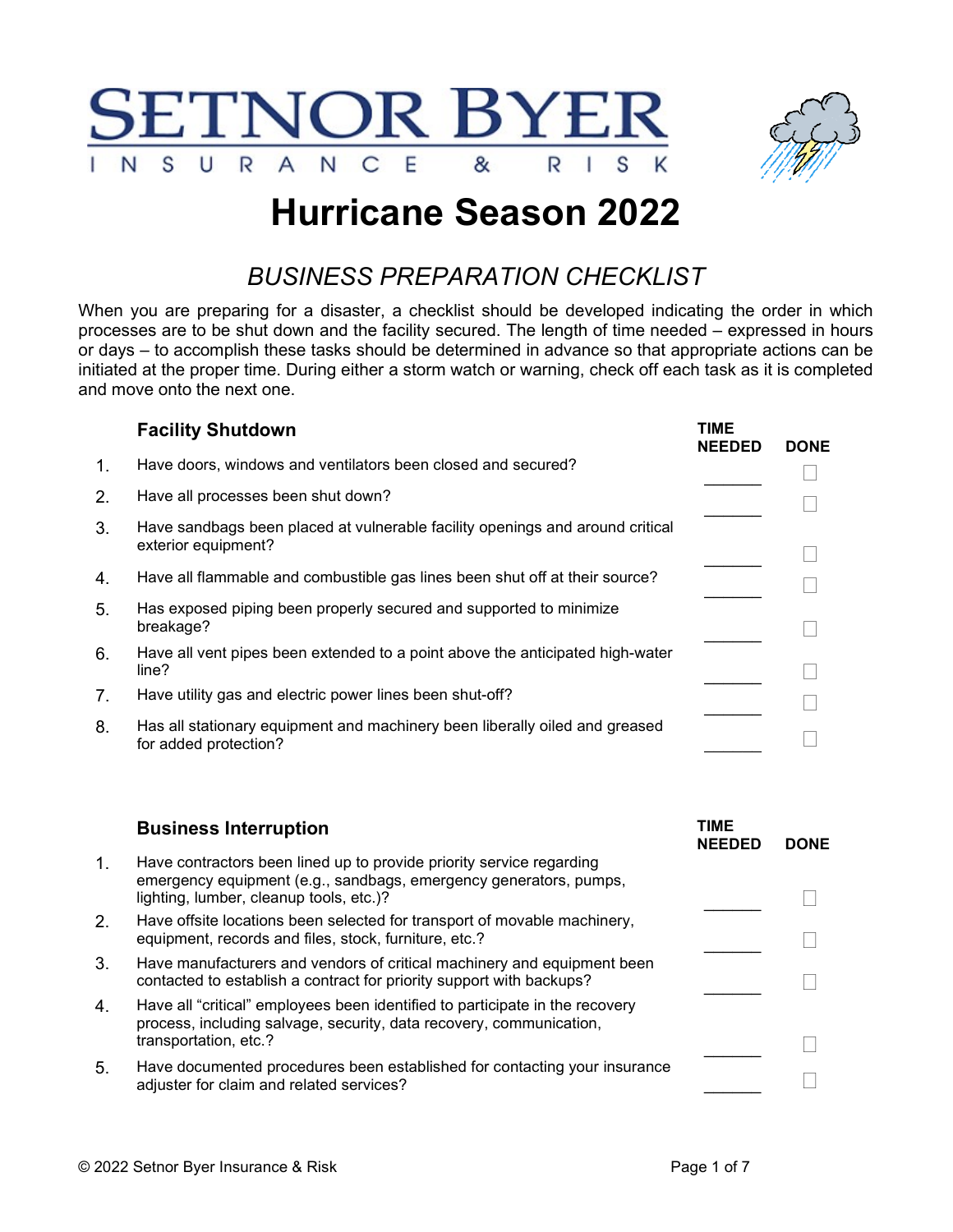|         | <b>Physical Protection</b>                                                                                                                  | TIME<br><b>NEEDED</b> | <b>DONE</b> |
|---------|---------------------------------------------------------------------------------------------------------------------------------------------|-----------------------|-------------|
| $1_{-}$ | Has access to existing and emergency water supplies been established for use<br>by the fire department?                                     |                       |             |
| 2.      | Have all operations involving spark and flame (e.g., cutting, welding, soldering,<br>heating) been terminated?                              |                       |             |
| 3.      | Is there an adequate supply of portable fire extinguishers available, with plans<br>in place for procurement of additional units if needed? |                       |             |
| 4.      | Have all utility gas and electric shutdown procedures been assigned only to<br>qualified personnel?                                         |                       |             |
| 5.      | Has communication been established between management and local<br>emergency response authorities (e.g., police, fire, rescue)?             |                       |             |
| 6.      | Has a continuous fire watch been established for the facility using qualified<br>personnel?                                                 |                       |             |
| 7.      | Has combustible debris been removed from the premises as much as is<br>feasible?                                                            |                       |             |
|         |                                                                                                                                             |                       |             |

|    | <b>Life Safety</b>                                                                                                                                                                                      | <b>TIME</b><br><b>NEEDED</b> | <b>DONE</b> |
|----|---------------------------------------------------------------------------------------------------------------------------------------------------------------------------------------------------------|------------------------------|-------------|
| 1. | Have formal emergency procedures been developed and implemented for safe<br>and orderly evacuation of personnel via established safe routes?                                                            |                              |             |
| 2. | Have adequate provisions been made for the protection and safety of recovery,<br>security and fire watch crews, including first aid, sanitation, drinking water,<br>blankets, nonperishable food, etc.? |                              |             |
| 3. | Have plans been developed to secure the facility and its perimeter against<br>looters and trespassers?                                                                                                  |                              |             |
| 4. | Has a chain of command been established to order a full evacuation and facility<br>shutdown in the event of an emergency?                                                                               |                              |             |

| 1.<br>Make sure above and below-ground tanks are properly anchored to prevent<br>flotation. Fill empty tanks with water or product, and extend vent lines on active<br>tanks above the anticipated maximum water level.<br>2.<br>Latch down portable containers of flammable or combustible liquids.<br>3.<br>Assemble the following supplies and equipment at a central, secure location:<br><b>Emergency lighting</b><br>Lumber and nails<br>Portable pumps and hose<br>Mops and squeegees<br>Sandbags<br>Tarpaulins<br>Power and manual tools<br>Shovels and axes<br>4.<br>Ensure that the emergency crew remaining on the premises has the following:<br>Nonperishable food<br>First aid equipment<br>Radio receivers<br>Stored drinking water<br>Lighting<br>5.<br>Fill emergency and fire pump fuel tanks.<br>6.<br>Inspect roof edging strips, gutters, flashing, covering, and drains.<br>7.<br>Inspect sign and stack supports, guy wires, and anchorages. | <b>Action</b> |  | TIME<br><b>NEEDED</b> | <b>DONE</b> |
|---------------------------------------------------------------------------------------------------------------------------------------------------------------------------------------------------------------------------------------------------------------------------------------------------------------------------------------------------------------------------------------------------------------------------------------------------------------------------------------------------------------------------------------------------------------------------------------------------------------------------------------------------------------------------------------------------------------------------------------------------------------------------------------------------------------------------------------------------------------------------------------------------------------------------------------------------------------------|---------------|--|-----------------------|-------------|
|                                                                                                                                                                                                                                                                                                                                                                                                                                                                                                                                                                                                                                                                                                                                                                                                                                                                                                                                                                     |               |  |                       |             |
|                                                                                                                                                                                                                                                                                                                                                                                                                                                                                                                                                                                                                                                                                                                                                                                                                                                                                                                                                                     |               |  |                       |             |
|                                                                                                                                                                                                                                                                                                                                                                                                                                                                                                                                                                                                                                                                                                                                                                                                                                                                                                                                                                     |               |  |                       |             |
|                                                                                                                                                                                                                                                                                                                                                                                                                                                                                                                                                                                                                                                                                                                                                                                                                                                                                                                                                                     |               |  |                       |             |
|                                                                                                                                                                                                                                                                                                                                                                                                                                                                                                                                                                                                                                                                                                                                                                                                                                                                                                                                                                     |               |  |                       |             |
|                                                                                                                                                                                                                                                                                                                                                                                                                                                                                                                                                                                                                                                                                                                                                                                                                                                                                                                                                                     |               |  |                       |             |
|                                                                                                                                                                                                                                                                                                                                                                                                                                                                                                                                                                                                                                                                                                                                                                                                                                                                                                                                                                     |               |  |                       |             |
|                                                                                                                                                                                                                                                                                                                                                                                                                                                                                                                                                                                                                                                                                                                                                                                                                                                                                                                                                                     |               |  |                       |             |
|                                                                                                                                                                                                                                                                                                                                                                                                                                                                                                                                                                                                                                                                                                                                                                                                                                                                                                                                                                     |               |  |                       |             |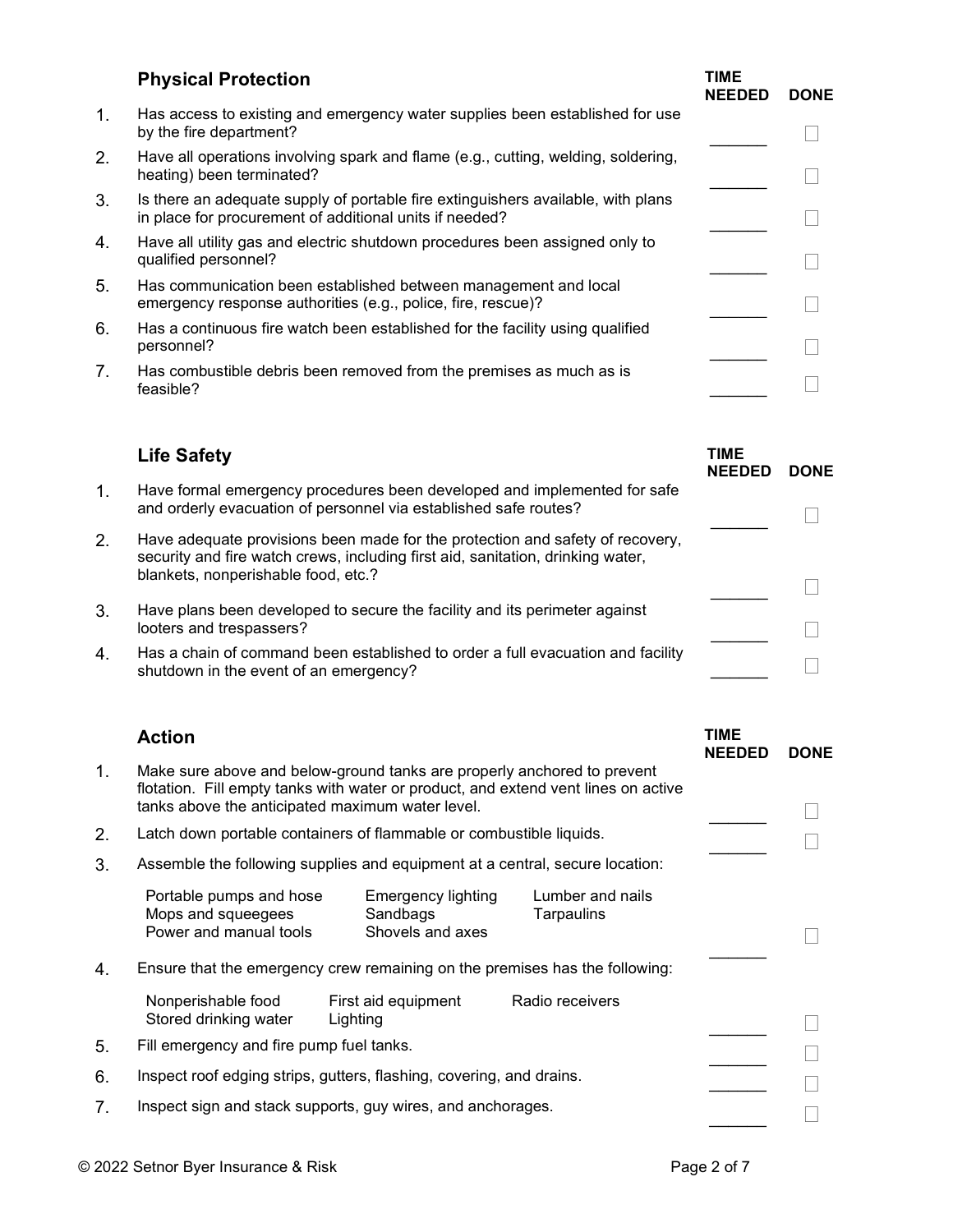| 8. | Check for weak door and window latches or hardware or for insecure panel<br>fastenings. Expedite repairs. |  |
|----|-----------------------------------------------------------------------------------------------------------|--|
| 9. | Protect vulnerable windows from flying debris.                                                            |  |
|    | 10. Clean out drains and catch basins.                                                                    |  |

#### Note: Add other items unique to your facility.

### **SECURING YARD STORAGE**

When you are preparing for a disaster, a checklist should be developed indicating the order in which processes are to be shut down and the facility secured. The length of time needed – expressed in hours or days – to accomplish these tasks should be determined in advance so that appropriate actions can be initiated at the proper time. Then, as each task is completed during either a disaster watch or disaster warning, check it off and move on to the next one.

|         | <b>Facility Shutdown</b>                                                                         | <b>TIME</b><br><b>NEEDED</b> | <b>DONE</b> |
|---------|--------------------------------------------------------------------------------------------------|------------------------------|-------------|
| $1_{-}$ | Has non-movable equipment been secured?                                                          |                              |             |
| 2.      | Have yard storage, vehicles, sheds, etc., been anchored or relocated to<br>higher ground?        |                              |             |
| 3.      | Have all storage tanks been anchored to prevent flotation?                                       |                              |             |
| 4.      | Have all empty and semi-filled tanks been filled with water or product to<br>increase stability? |                              |             |

|    | <b>Physical Protection</b>                                                                                                           | TIME<br><b>NEEDED</b> | <b>DONE</b> |
|----|--------------------------------------------------------------------------------------------------------------------------------------|-----------------------|-------------|
|    | Have portable containers of flammable or combustible liquids been<br>relocated to higher elevations or anchored to prevent floating? |                       |             |
| 2. | Have tank cars holding chemicals and/or flammable or combustible liquids<br>been relocated to a higher elevation?                    |                       |             |
| 3. | Have containers of water-reactive chemicals been relocated to a higher<br>elevation, and/or tanks adequately anchored and diked?     |                       |             |

|  | Action |
|--|--------|
|  |        |

|    | <b>Action</b>                                                                                                                                                           | <b>TIME</b><br><b>NEEDED</b> | <b>DONE</b> |
|----|-------------------------------------------------------------------------------------------------------------------------------------------------------------------------|------------------------------|-------------|
| 1. | Fill aboveground tanks to capacity with product or water to minimize wind<br>damage.                                                                                    |                              |             |
| 2. | Anchor structures in the yard that can be moved by high winds, such as<br>trailers, lumber, or any loose yard storage. Move stored materials inside<br>where practical. |                              |             |
| 3. | Take extraordinary measures to secure outdoor traveling cranes and<br>bridges. Besides setting rail clamps, secure with wedges and cable<br>anchors.                    |                              |             |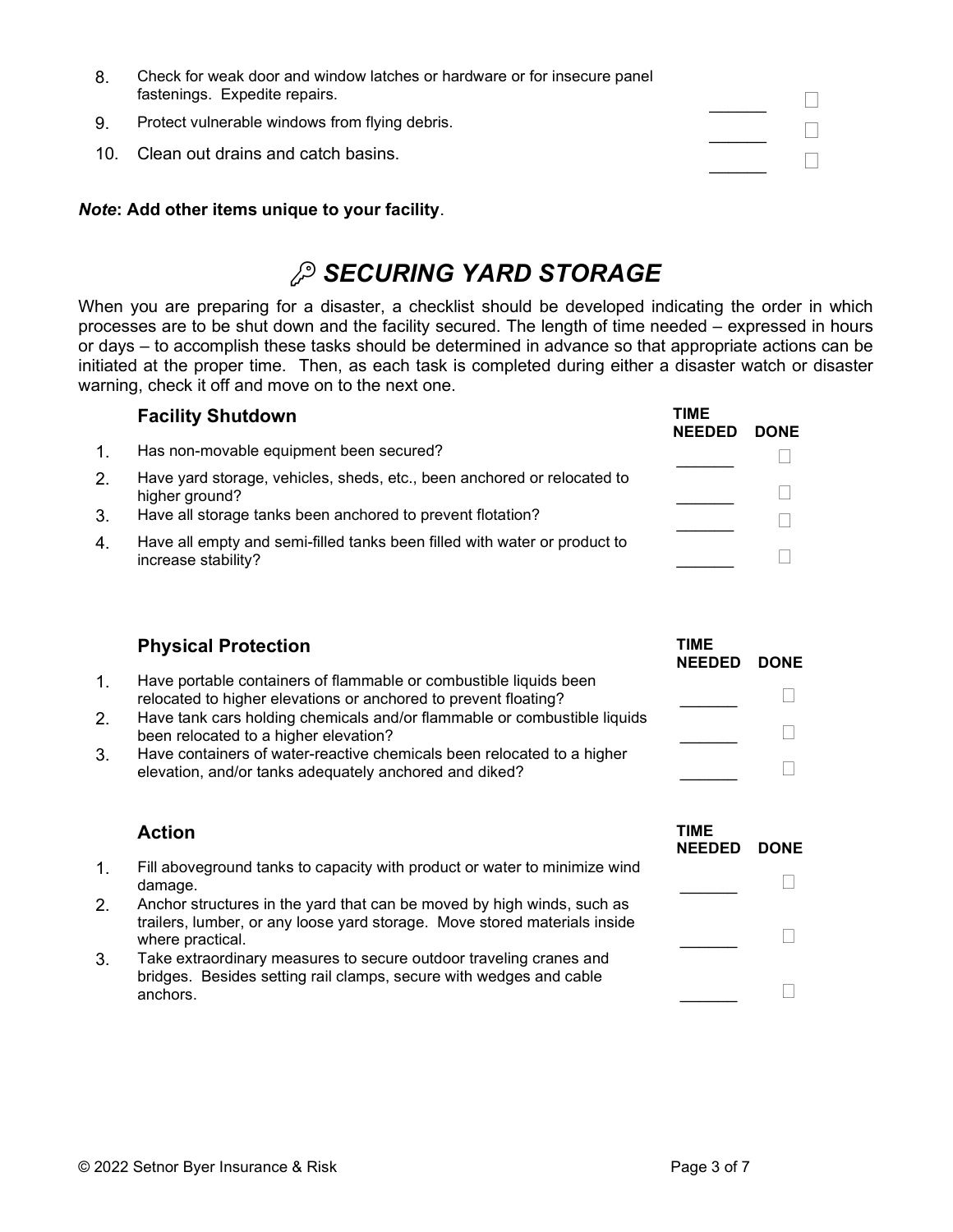

If you operate data processing equipment, you must consider what you will do if your facility experiences a disaster that leaves your system inoperable. Ask yourself what will happen to your operations if critical pieces of computer equipment were damaged, destroyed, stolen, or if power were lost. Can you relocate your processing operation? Where? Are there other areas or buildings that would meet your needs for such things as space, electrical power, communications, and air conditioning? If you cannot interrupt your data processing for any length of time, you might want to set up one of the following Contingency Plan alternatives.

|    | <b>Contingency Plans</b>                                                                                                                         | TIME<br><b>NEEDED</b> | <b>DONE</b> |
|----|--------------------------------------------------------------------------------------------------------------------------------------------------|-----------------------|-------------|
| 1. | Contract alternate data processing and computer facilities that can run your<br>data programs without persons from your operation being on site? |                       |             |
| 2. | Lease computer rooms at a facility that does nothing but rent this type of<br>space?                                                             |                       |             |
| 3. | Obtain a written contract to use the computers of a neighboring firm whose<br>equipment is compatible with your own programs and needs?          |                       |             |
| 4. | Development of a records backup plan that ensures proper storage and<br>duplication of records?                                                  |                       |             |
| 5. | Obtain a means to protect against power outages and/or power surges?                                                                             |                       |             |
| 6. | Are on-site backup power units and associated equipment feasible?                                                                                |                       |             |
|    |                                                                                                                                                  |                       |             |

#### Business Interruption Time

|                                                                                                                                                            | NEEDED DONE |  |
|------------------------------------------------------------------------------------------------------------------------------------------------------------|-------------|--|
| Have data processing software, files, records, etc., been properly backed<br>up and transported off site? (Note: This should be done daily.)               |             |  |
| Has a listing of vendors, suppliers, customers, contractors, etc., been<br>developed for communication on the facility's damage and operational<br>status? |             |  |

|    | <b>Physical Protection</b>                                                                                                                   | TIME<br><b>NEEDED</b> | <b>DONE</b> |
|----|----------------------------------------------------------------------------------------------------------------------------------------------|-----------------------|-------------|
|    | Has data processing equipment been covered with waterproof covers to<br>help prevent contamination by water or debris?                       |                       |             |
| 2. | Has electrical power been disconnected to help prevent damage due to<br>electrical spikes?                                                   |                       |             |
| 3. | Has the data processing equipment been de-energized to help prevent<br>damage due to power abnormalities that can be expected during storms? |                       |             |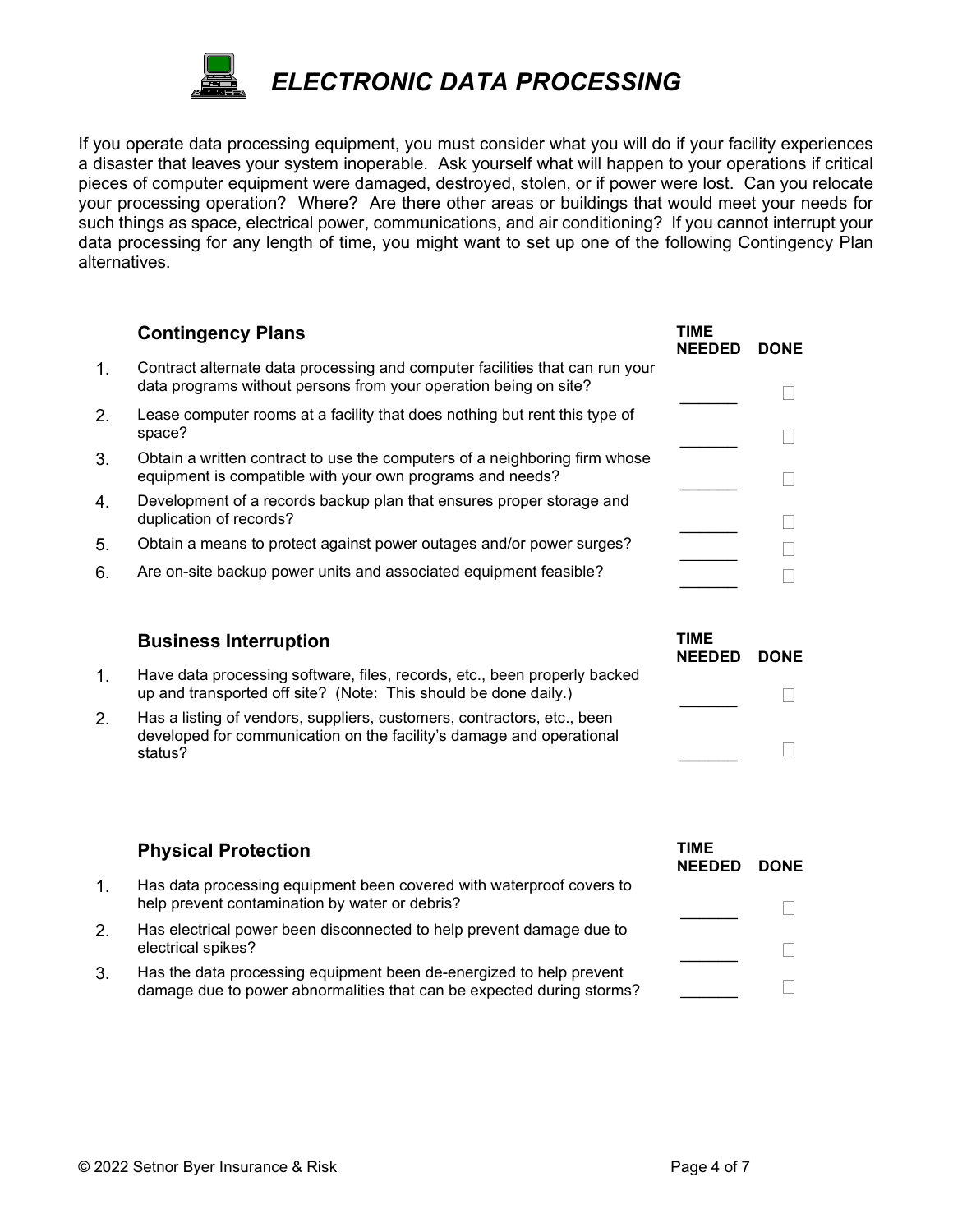## INVENTORY OF PROPERTY

In the event of a disaster, a current inventory of your property will help determine the proper value of your loss. The inventory list should include raw product, finished product, machinery, furniture and any other items that can be damaged. When disaster strikes, it is very difficult to develop an accurate record of the inventory item and values.

#### Checklist **TIME** NEEDED DONE 1. A listing of all inventory and values that is current?  $\Box$ 2. Photographs or video footage have been made of the premises? 3. Copies of all photographs, video footage and inventory records are maintained offsite?  $\Box$



# VALUABLE PAPERS

Valuable papers include items such as deeds, titles, certificates of deposit, corporate inventory records, administrative and procedural manuals, manuscripts, drawings, abstracts or any other papers that have intrinsic value to you or your organization. Are your valuable papers secured in a safe place that will not be damaged in a disaster?

|               | <b>Checklist</b>                                                                                                                                                                                                                                                                                                                                                                        | TIME<br><b>NEEDED</b> | <b>DONE</b> |
|---------------|-----------------------------------------------------------------------------------------------------------------------------------------------------------------------------------------------------------------------------------------------------------------------------------------------------------------------------------------------------------------------------------------|-----------------------|-------------|
| $\mathbf 1$ . | Valuable papers should be segregated from other materials in storage for<br>easy retrieval.                                                                                                                                                                                                                                                                                             |                       |             |
| 2.            | A plan should be developed for post-disaster security of the premises and<br>valuable papers.                                                                                                                                                                                                                                                                                           |                       |             |
| 3.            | Valuable papers are stored in appropriately-rated fire-resistant storage<br>chest, vault, or safe that will protect them from water, smoke and heat. File<br>room doors should have insulated File Room Door Class 350. (Note: Filing<br>devices are listed as: Class 350 for paper, Class 150 for magnetic<br>computer tapes and photographic film, and Class 125 for flexible disks.) |                       |             |
| 4.            | Store backup copies of administrative and procedural manuals in a safe<br>location. Offsite is preferable.                                                                                                                                                                                                                                                                              |                       |             |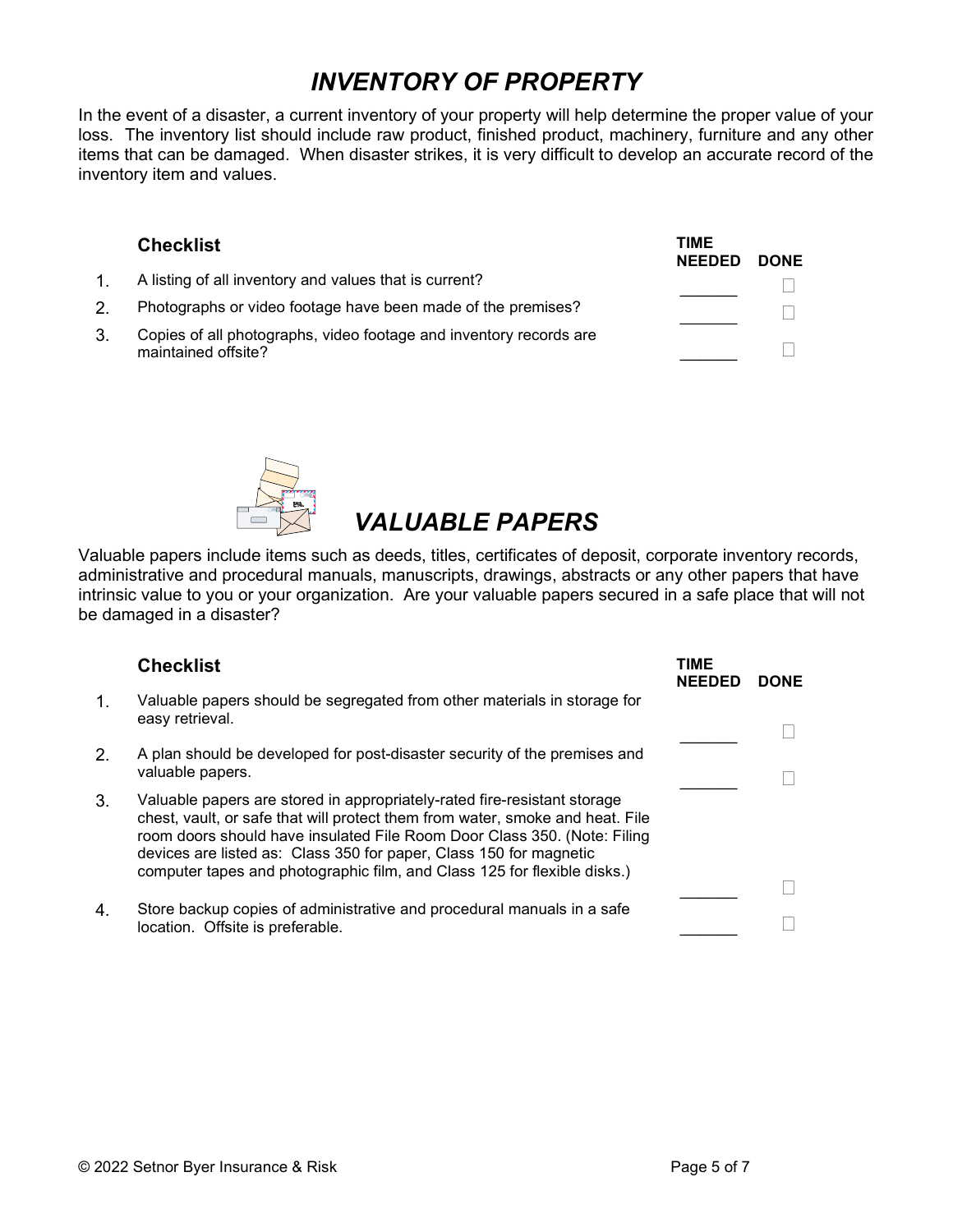

When you are preparing for a disaster, a checklist should be developed indicating the order in which processes are to be shut down and the facility secured. The length of time needed – expressed in hours or days – to accomplish these tasks should be determined in advance so that appropriate actions can be initiated at the proper time. Then, as each task is completed during either a disaster watch or disaster warning, check it off and move on to the next one.

|                | <b>Contingency Plan</b>                                                                                                                      | TIME<br><b>NEEDED</b> | <b>DONE</b> |
|----------------|----------------------------------------------------------------------------------------------------------------------------------------------|-----------------------|-------------|
| 1.             | Have all fire protection system control valves been secured in the open<br>position?                                                         |                       |             |
| 2.             | If water for the fire protection system is drawn from a tank or other<br>impounded water supply, is the supply full?                         |                       |             |
| 3.             | If there is a fire pump, has the maintenance staff made sure the pump is on<br>and functional? If a diesel fire pump, is the fuel tank full? |                       |             |
| 4.             | Have the special extinguishing systems, such as CO2, been inspected?                                                                         |                       |             |
| 5.             | Have all fire extinguishers been inspected and recharged if need be?                                                                         |                       |             |
| 6.             | Extra fire sprinkler heads or wood wedges and wrenches in supply in the<br>even of sprinkler leakage or fused heads?                         |                       |             |
| 7 <sub>1</sub> | If an antifreeze sprinkler system is in use, is the antifreeze solution<br>adequate?                                                         |                       |             |

#### Action **TIME**

| TIME          |             |
|---------------|-------------|
| <b>NEEDED</b> | <b>DONE</b> |
|               |             |

 $\Box$ 

 $\Box$ 

 $\Box$ 

- 1. In the event of fire, only authorized persons should close the control valve(s) to the fire sprinkler system. The fire sprinkler system should not be shut off until you are ordered to do so by the fire department.
- 2. If located in an area subject to freezing and there is a loss of heat, a wet pipe sprinkler system should be drained and tagged to indicate the valve is closed. A 24-hour fire watch should be implemented.
- 3. After the cold weather has ended or heat restored to the building, a visual inspection of the entire sprinkler system should be made, looking for cracked or leaking pipe. The fire sprinkler system should be returned to service if damage was not sustained.
- 4. If the fire protection system is a dry pipe system, drain all low-point drains and check for excessive priming water level.  $\Box$